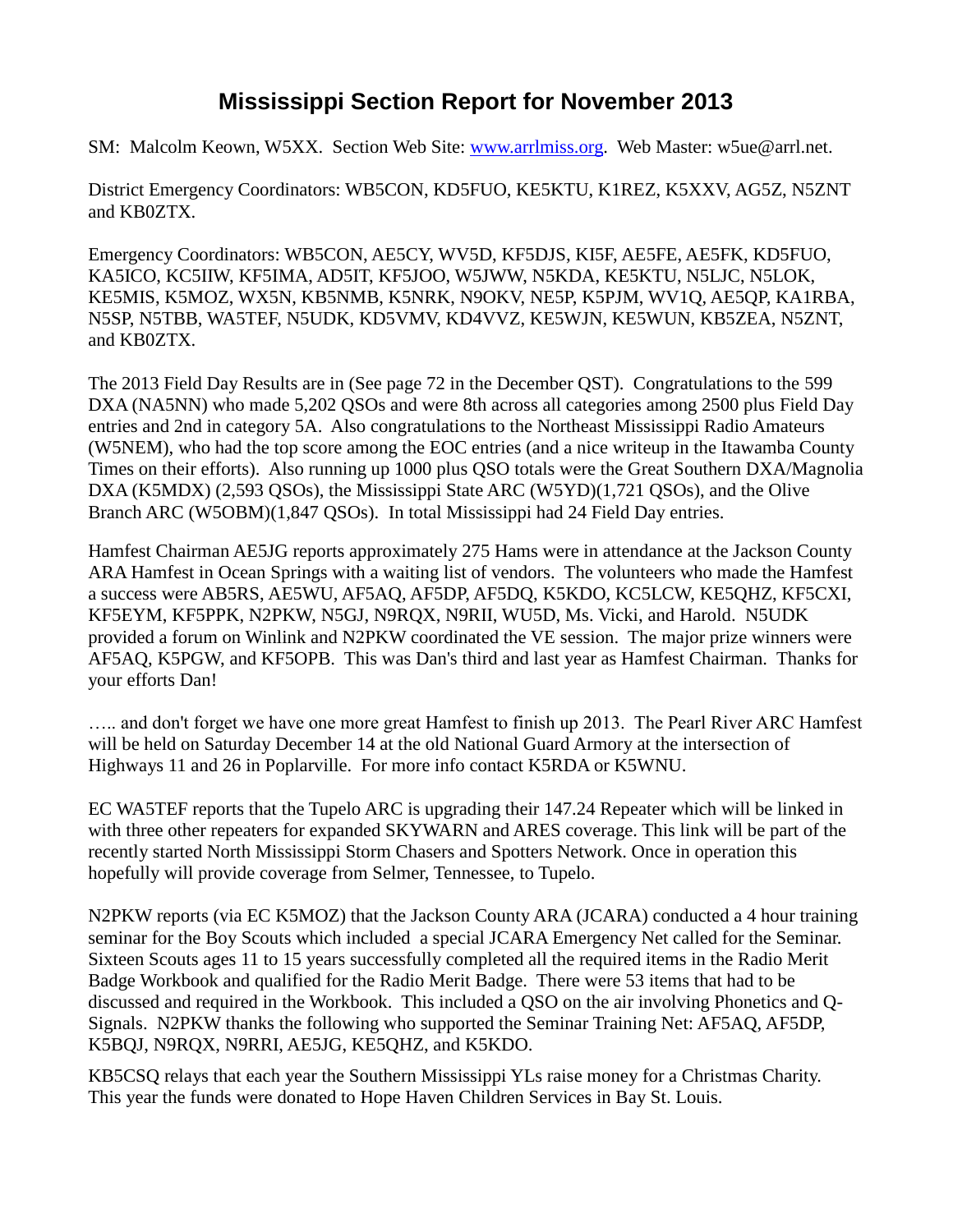KB5SZJ reports in the December Edition of the Meridian ARC Spark Gap that MARC was asked to help out with communications with the 'LEO Run to Remember' Marathon. LEO stand for Leadership, Experience, Opportunity which is a program of the Lions Youth Club to raise funds for the research of Alzheimer's Disease. MARC in turn asked ARES and local amateur radio operators if they would like to participate in the event as well, as a chance to work together on our comm skills and get both groups out in the public eye in an effort to promote Amateur Radio and its capabilities. Those participating were KL7SLM, KI6DES, KD5GWM, KF5ETN. Thanks to W5MAV and AE5FE for assisting with compiling the above information on this event.

Interested in operating 600 Meters? W5THT has his complete station available which has been beaconing for many years as part of the ARRL WD2XSH 600 Meter Experimental Group. Contact Pat at w5tht@arrl.net

Welcome to the following new Hams in Mississippi in November: KF5YZA, Mykelti – Petal; KF5ZAT, Keith – Petal; KF5ZAU, Evan – Petal; KF5ZAV, Nicholas – Petal; KF5ZBP, Bobby – Columbia; KF5ZBQ, Zachary – Tylertown; KF5ZBR, Ryan – Tylertown; KF5ZBS, Abram – Foxworth; KF5ZCI, William – Petal; KF5ZCJ, Jonathan – Petal; KF5ZFJ, Nicholas – Greenville; KF5ZFT, Evert – Tupelo; KF5ZFU, Sharon – Petal; KF5ZFV, Edward – Petal; KF5ZFW, Morris – Vicksburg; and KF5ZGB, Steve – Natchez.

Also welcome to the following new ARRL Members in November: W5BX, C.P., Quitman; KH0DW, James – Byhalia; KE5ELT, James – Biloxi; KB5JSG, Lionel – Picayune; KF5LOC, Jim – Olive Branch; KE5MWD, John – Petal; AF5NG, John – Columbia; WU0P, Charles – Sumrall; WX5P, Edwin – Fulton; KF5POH, Spencer – Poplarville; KF5UFB, Glenn – Corinth; KF5YYF, Dwayne – Biloxi; KF5ZAV, Phil – Jackson; KF5ZFT, Steven – Tupelo; and KF5ZFW, Morris – Vicksburg. ARRL Membership in Mississippi is 1,108 as of November 30. Down 5 from last month. Let's don't let it sink below 1,100. Back to Work!

And last but not least, welcome to N5MIS as OES for Lee County.

Also, congratulations to the following on their upgrades: KE5AJG, Daniel – Petal; KG4HTA, Mark – Sumrall; KF5MSU, Derrick – Pontotoc; N5VVD, David – Picayune; KF5YRT – Robert, Foxworth; and KF5YYF, Dwayne – Biloxi.

Club Newsletters/Reports: Hattiesburg ARC (AC5E), Lowndes County ARA (AD5DO), Meridian ARC (W5MAV), Mississippi Coast ARA (KB9ZR), and the Northeast Mississippi ARA (KB5NMB).

Regret to report the passing of AB5WF formerly of Jackson. Ron was a tireless leader in the Mississippi Ham Community having served several years as Chairman of the Capital City Hamfest, President of the Jackson ARC, State RACES Officer, District Emergency Coordinator, and Emergency Coordinator for Hinds County. Also regret to report the passing of KA9ABZ of Tupelo. Tim was an active member of the Northeast Mississippi ARA. We are losing too many good hams too fast. RIP OMs.

DEC/EC Reports: WB5CON (NE MS/Alcorn), KF5EZT (Rankin), AE5FE (Lauderdale/Clarke), KC5IIW (Scott), KE5KTU (Hinds), K5MOZ (Jackson), WX5N (Prentiss/Tishomingo), KB5NMB (Itawamba), N9OKV (Harrison), WV1Q (Jasper), WA5TEF (Lee), and KE5WJN (Pearl River).

HF Net Reports - sessions/QNI/QTC (Net Manager)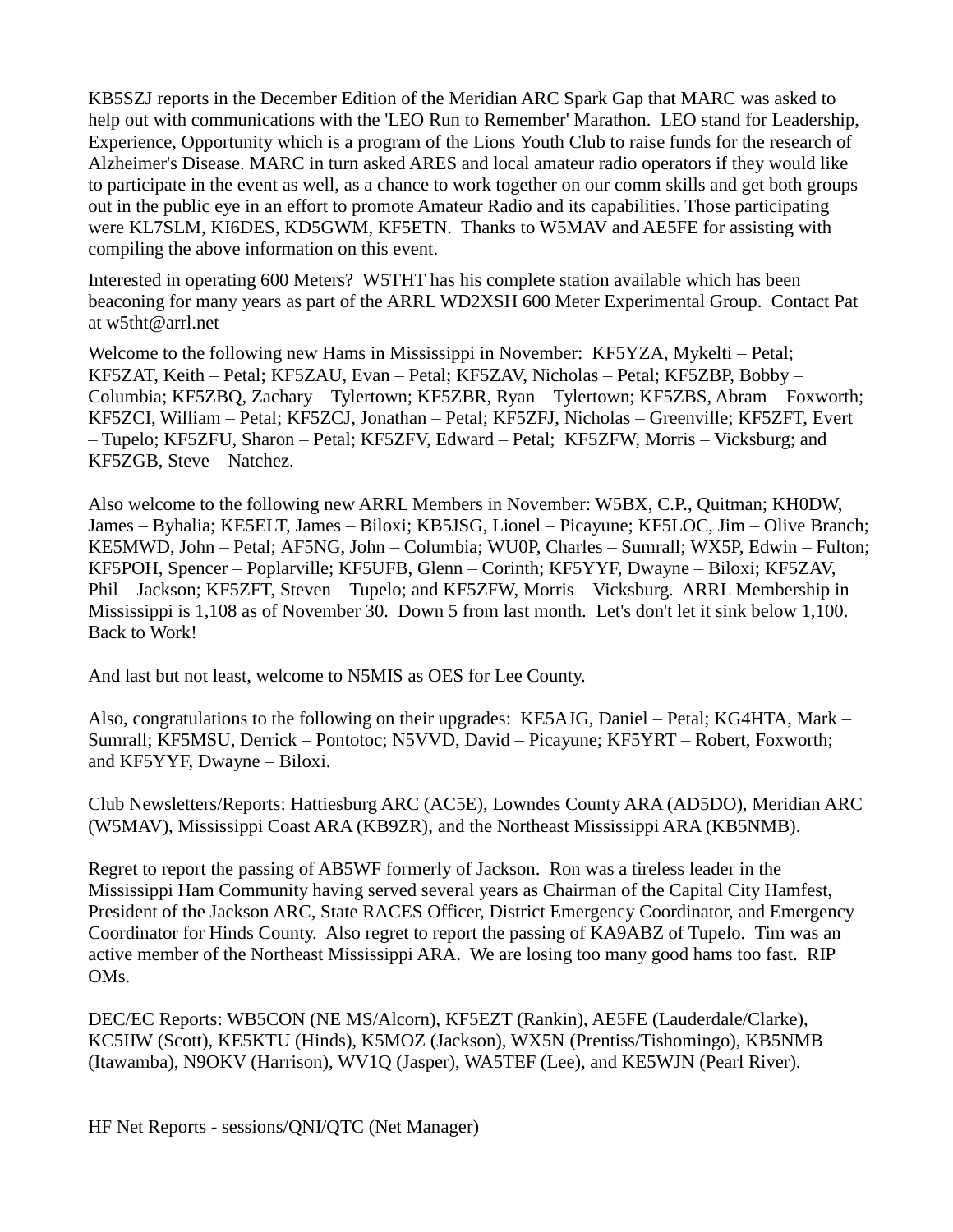Magnolia Section Net 30/1104/16 (K5DSG)

MS Baptist Hams Net 4/19/0 (WF5F)

MSPN 30/2338/8 (K5NRK)

MS Slow Net 21/39/0 (W3TWD)

VHF Net Reports - sessions/QNI/QTC (Net Manager)

Booneville and Prentiss County ARES 4/49/0 (WX5N)

Capital Area Em Net 4/60/0 (K5XU)

Delta Simplex ARES Net 4/23/0 (K5JAW)

Itawamba County ARES 3/37/1 (KB5NMB)

Jackson ARC Em Net 4/39/0 (N5DU)

Jackson Co ARES Net 26/446/0 (K5MOZ)

Magnolia DX Assn 4/62/0 (K5OAZ)

Meridian Area EN 5/47/3 (AE5FE)

Metro Jackson ARES Net 4/47/0 (K5GCY)

Miss/Lou Em Net 4/26/0 (K5NRK)

Mississippi Preparedness Project EN 4/54/0 (WX5H)

Olive Branch ARC Tech and Info Net 12/83/0 (KD5CKP)

Pearl River County ARES 4/44/0 (KE5WJN)

Pearl River ARC Net 4/61/0 (K5RDA)

Rankin County ARES 4/51/0 (KF5EZT)

Scott County ARES Training Net 4/43/0 (KC5IIW)

South Central Skywarn and Jasper County ARES 4/29/0 (WV1Q)

Southern MS YL Net 3/26/0 (KB5CSQ)

Stateline Skywarn Net 3/29/0 (KB5NMB)